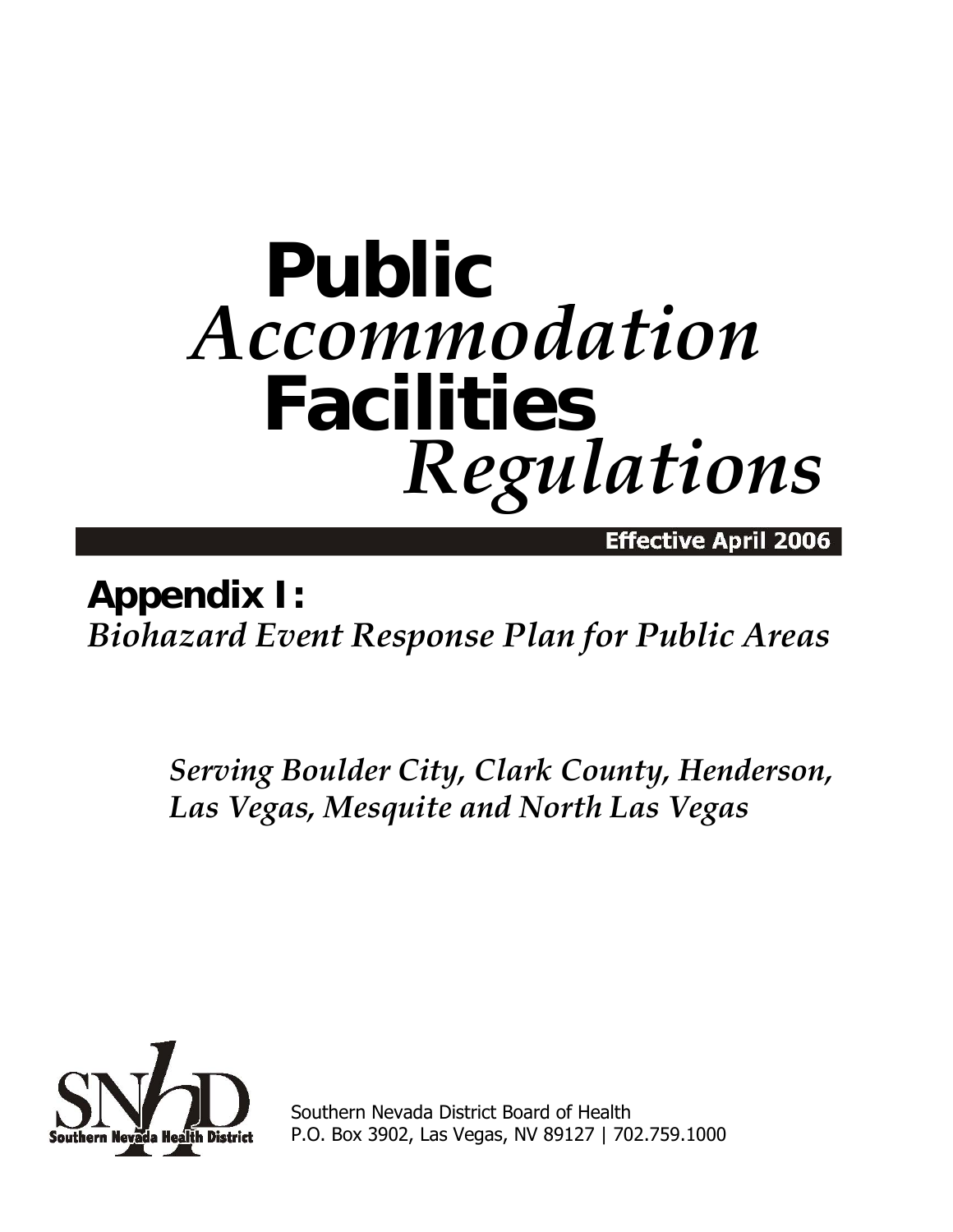### **Biohazard Event Response Plan**

#### **PURPOSE**

This *Biohazard Event Response Plan (called the "Plan")* gives procedures used by this public accommodation facility to secure and clean up a public area more than 200 square feet where someone has been sick or injured, causing the release of bodily fluids. This plan also applies when more than one guest room is involved in an outbreak of the same illness throughout the public accommodation facility. It also covers the release of any other substance that can make people sick, whether or not the release was on purpose or by accident, into a public area of the facility or more than one guest room in the facility. When these things happen, they are called "biohazard events." If the biohazard event happens in only one guest room and does not appear to be related to a bigger disease outbreak in the facility, do not use this Plan. Use the "**Guest Room Clean-up Standard Operating Procedure (SOP)**" written to cover smaller events.

This Plan applies to public accommodation staff that must respond to and participate in the clean up a biohazard event within a public area of the facility or in more than one guest room as part of their job. These staff members will also have to write down information regarding what was going on in the areas or rooms and how the clean up was done. This SOP outlines what information needs to be reported to they Health Authority, when it needs to be submitted and the mode of transmission (e.g., phone, in writing, FAX, etc.).

*Unmitigated* events that fall under this Plan are considered substantial health hazards. Because of this, they must be reported immediately to the Health Authority via their 24 hour-response phone number, (702) 759-1000.

Employees in the following job categories need to know the information in this procedure and which things they must do as part of their jobs: Risk Management, Security, Management (acting as the "responsible person" required by the Health Authority), Housekeeping, Custodial Services, and any others that are tasked by the Management.

Because of the following laws and regulations, the Health Authority requires that this Plan be in writing and followed by employees at your facility: *Southern Nevada Health District Regulations Governing the Sanitation and Safety of Public Accommodation Facilities*, 2004 and Nevada Revised Statute (NRS) and Nevada Administrative Code (NAC) 447, *Public Accommodations*.

#### **RESPONSIBILITIES**

**Risk Management** is responsible for keeping this Plan current and in a user-friendly form that can be understood by all employees. They must also respond to Management requests for updates to this Plan. It is also their job to try to reduce exposures of the public and employees to germs that will make them sick when one of these biohazard events happens.They should be available to employees to answer any health and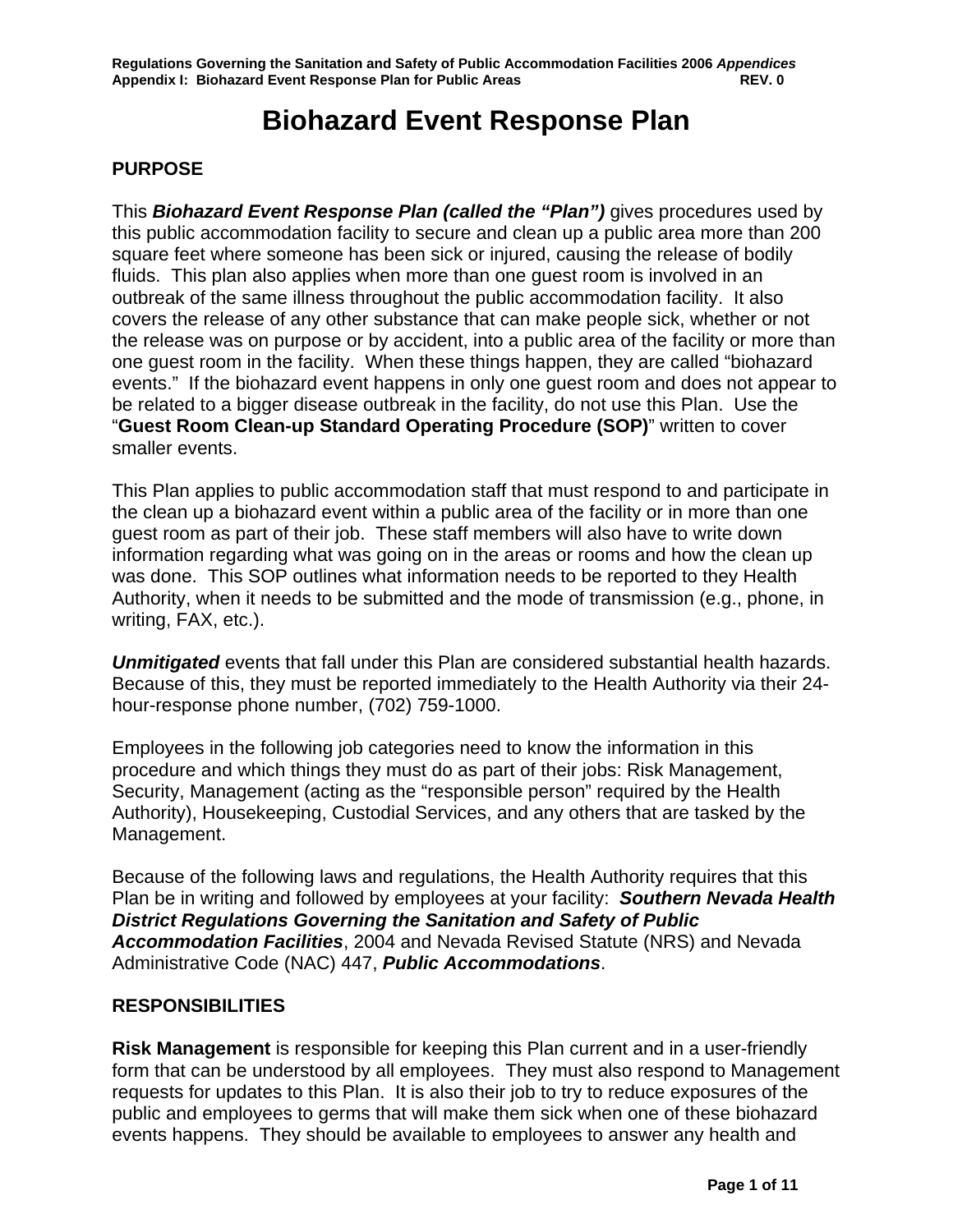**Regulations Governing the Sanitation and Safety of Public Accommodation Facilities 2006** *Appendices* Appendix I: Biohazard Event Response Plan for Public Areas **REV. 0** REV. 0

safety questions they might have regarding their required roles in following this procedure. Risk Management can also assist Management in finding a qualified environmental health clean-up company that is under the direction of a Certified Industrial Hygienist (CIH), Certified Environmental Manager (CEM), Registered Environmental Health Specialist (REHS), licensed medical professional, or other qualified person approved by the Health Authority. This type of company may be hired to direct or completely handle large-scale clean-up efforts in public accommodation facilities. It is desirable that a company be chosen in advance so that they can be called out as soon as they are needed by the public accommodation facility.

**Management** is the Health Authority's responsible person for the purposes of this Plan. It is Management's job to provide a copy of this Plan to the Health Authority to so that they can read it and comment on it. Management must also coordinate efforts with Risk Management in order to reduce the negative effects of biohazard events on the public and employees. If Management has concerns about how the area is being controlled and how clean up is being handled, they must talk to Risk Management about those concerns. Risk Management can address the concerns by making changes to this Plan, if needed. Management has the responsibility of choosing a professional environmental health clean-up company that can handle large-scale clean-ups in the facility should one be needed. Management must also make sure that all staff members responding to secure or help clean up a biohazard event are trained to do the work listed in this Plan and on Standard Precautions used to protect themselves from getting sick because of their work duties. Management has to maintain documents, in writing, showing that staff has been well trained to do the work involved in securing and cleaning up a public area or multiple guest rooms. For worker health and safety, Management must ensure that in-house staff have and use proper personal protective equipment (PPE) while cleaning up a biohazard event. They must have enough trained staff on duty to support a response to a larger-scale biohazard event.

It is the responsibility of the **Security Officer (***Security***)** to receive reports of releases in public areas and guest rooms of substances that can cause illness to others. They must be the first to respond and secure the area or room where the biohazard event happened. After securing the area, they need to notify Management, Housekeeping, and/or Custodial Services of the need for their responses. While securing the area or rooms and maintaining security during the clean up, they can record information indicated in the *Biohazard Event Log. Security* is also responsible for making contact with any other agencies that may need to respond, including medical emergency response and the Health Authority, if directed to do so by Management. They can also assist in making sure that in-house Housekeeping or Custodial staff DO NOT ENTER the contaminated area or rooms too soon, without proper PPE, or without the direction of a professional environmental health clean-up company.

**Housekeeping and/or Custodial Services Staff** should be assigned to assist with clean up services, for a broader scope public area or guest room biohazard event, as part of their normal duties. They must receive enough training to ensure their own safety and health. They must also be trained to know how to protect the safety and health of current and future guests of the public accommodation facility before doing any clean up work in the area or guest room.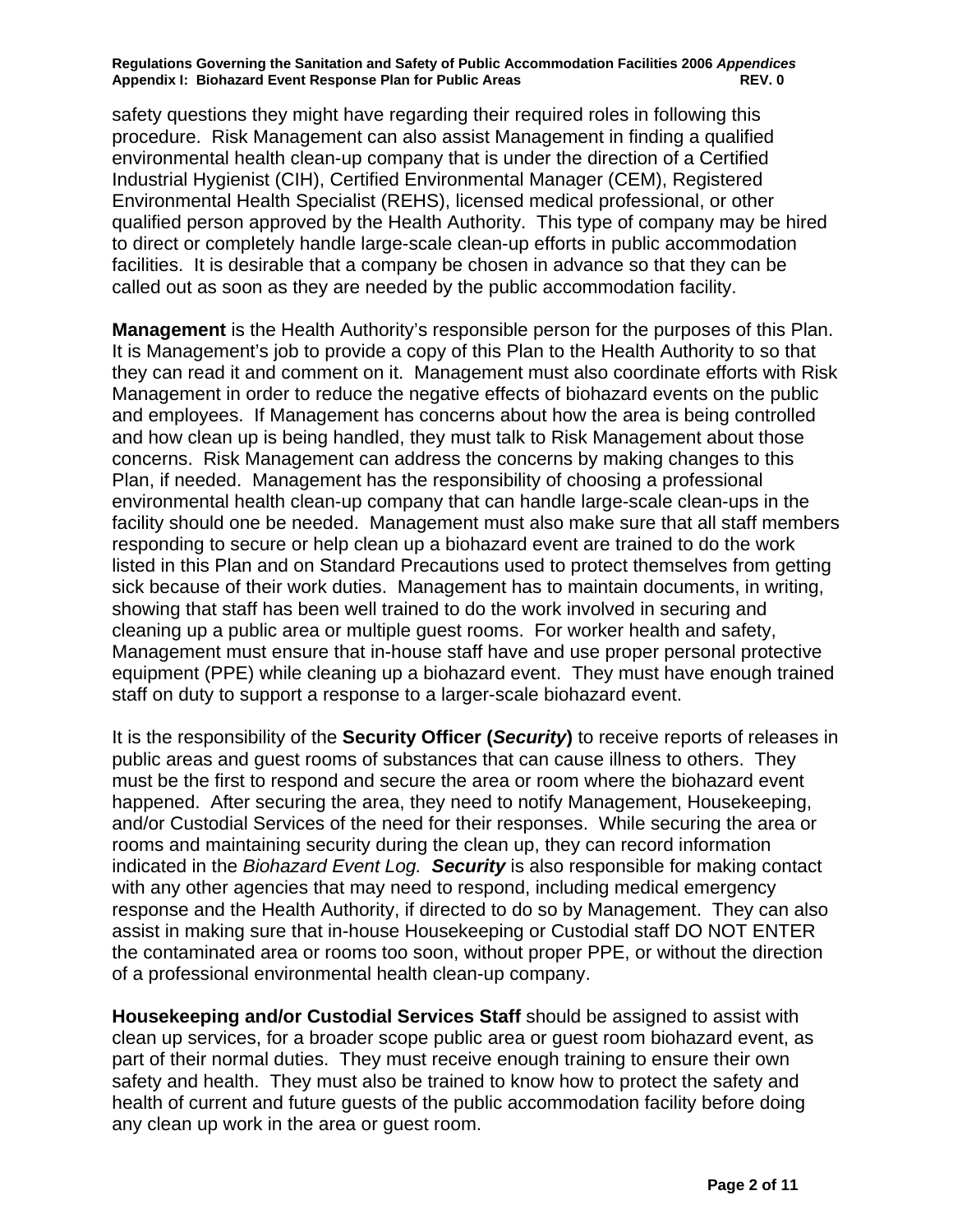#### **DEFINITIONS**

Some terms that will be used in this SOP include:

"**Biohazard Event**" means an event in which a biological agent, including pathogenic microorganisms and their toxins, causes a condition that may constitute a threat to human health and safety.

"**Biohazard Event Control Plan**" means a written plan which contains detailed clean-up procedures by which public accommodation facility employees can safely disinfect potentially-contaminated environmental surfaces and control potential communicable disease outbreaks among patrons and/or employees. The Biohazard Event Control Plan must also include procedures for which biohazard events are to be reported to the Health Authority and procedures for documenting response activities in a logbook.

"**Clean**" means free of visible dirt, dust, sludge, foam, slime (including algae and fungi), rust, scale, mineral deposits, accumulation of impurities, and/or other foreign material.

"**Disinfectant**" means an EPA-registered antimicrobial agent, such as a chemical, or heat that destroys, neutralizes, or inhibits the growth of pathogenic microorganisms. All chemical disinfectants must provide a strength equivalent to at least 50 ppm of free available chlorine at a pH of 7.0 to 7.6 in their normal use concentration Recommended strength for disinfection of a biohazard event is 10% household bleach (sodium hypochlorite) solution.

"**Environmental surface**" means the surface of any furniture, equipment, fixture, walls, floors, ceilings, bathtubs, showers or similar surface which is part of a public accommodation facility.

"**Fumigation**" means the application of a poisonous substance that has a vapor pressure greater than five (5) millimeters of mercury at 77º F that is intended to destroy living organisms, e.g., methyl bromide.

"**Furniture**" means the movable articles in a guest room or public area that make it fit for living or working. Furniture includes but is not limited to, tables, chairs, bed head boards, bed frames, box frames, sofas, carpets, curtains, pictures, vases, mirrors, televisions and other electrical equipment, and appliances. Bedding, utensils, and tableware are NOT considered to be furniture.

**"Guest"** means any person other than employees, either paying or non-paying, that uses any part of a public accommodation facility.

"**Guest Room**" means any sleeping or resting rooms or areas and contiguous areas such as bathrooms, kitchens, kitchenettes, etc., intended for private use by a guest or guests of a public accommodation facility.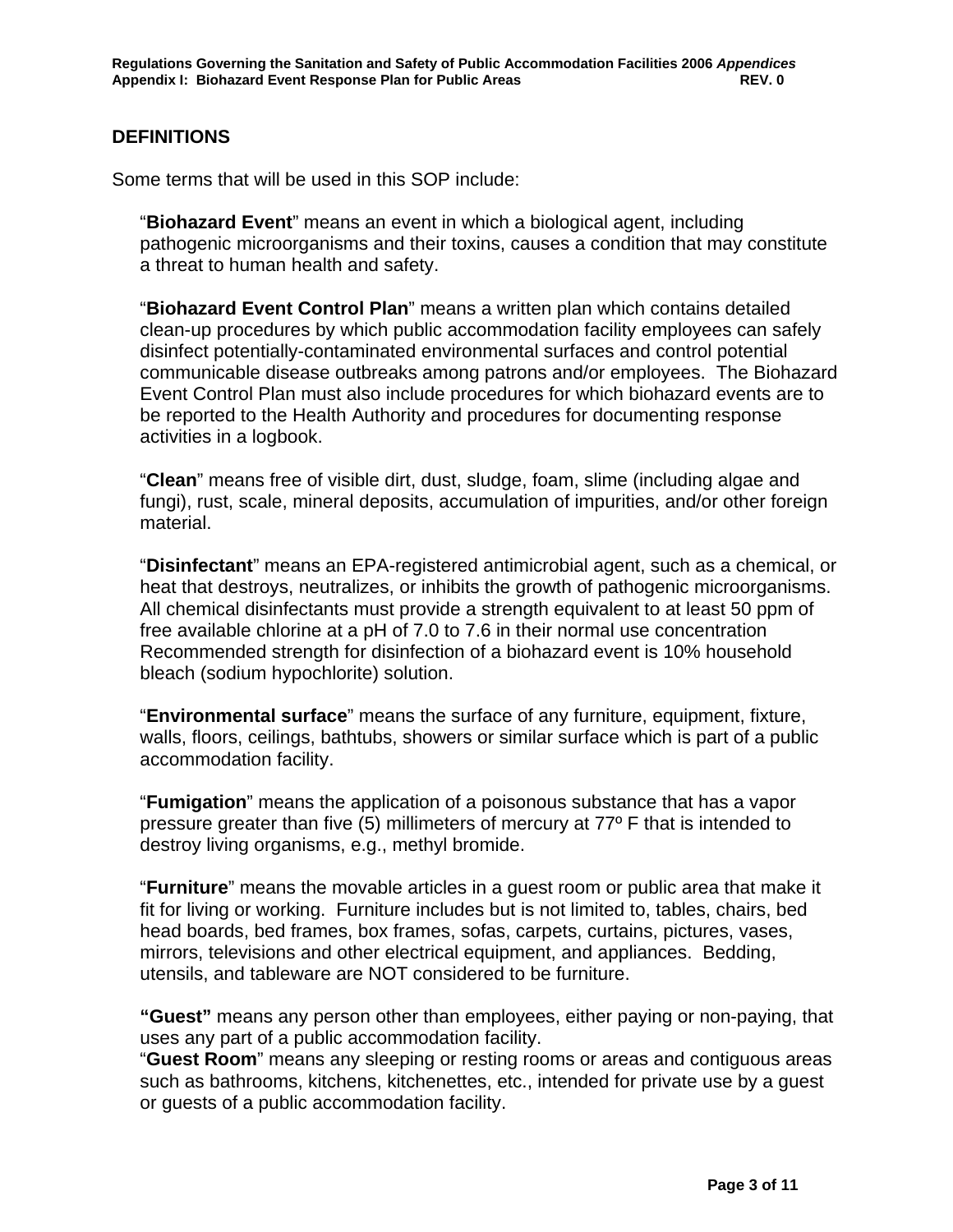"**Health Authority**" means the officers and agents of the Southern Nevada District Board of Health.

"**Personal Protective Equipment**" means any equipment or device designed to prevent occupational exposure of persons to harmful atmospheres or substances.

"**Public accommodation facility**" means a hotel/casino, resort, hotel, motel, hostel, bed and breakfast facility, rest facility, or other facility offering rooms or areas to the public for monetary compensation or other financial consideration on a hourly, daily, or weekly basis.

"**Public area**" means any area open to public view, whether indoors or outdoors, excluding guest rooms, at a public accommodation facility to which the public has approved access.

"**Responsible person**" means the person or persons who own, manage, lease or otherwise control the building, remodeling, operation or maintenance of a public accommodation facility.

"**Sanitized**" means the treatment of equipment, utensils, and surfaces that can be accessed by the public with a biocide by a process which has been approved by the Health Authority as being effective in destroying pathogenic microorganisms.

""**Standard Precautions**" defined. "**Standard Precautions**" means standard procedures used by employees to prevent transmission of disease from contact with blood or other body fluids which includes the following elements: handwashing after guest contact; using gloves when touching blood, bodily fluids, secretions, excretions, and contaminated items; using mask, eye protection, and protective clothing during procedures likely to generate exposure; handling contaminated guest-care equipment and linens in a manner that prevents the transfer of microorganisms to people or equipment; practicing care when handling sharps and using a mouthpiece barrier device or other ventilation device as an alternative to mouth-to-mouth resuscitation, when practical; limiting movement of the guest by asking him or her to remain in the room while ill or by arranging transport of the guest for medical evaluation. This is especially important if he or she has the likelihood of contaminating the environment. See also Limited Airborne Precautions, Contact Precautions, Droplet Precautions, and Enteric Precautions.

#### **PROCEDURE**

**Security** is notified in some way, either by the ill guest, another guest, an employee, or Management, that there has been a biohazard event in an area or in multiple guest rooms within the facility. When *Security* becomes aware of the incident, they need to do the following steps:

1) Whoever first finds out about the event(s) must notify Management of the biohazard event(s), if Management does not already know. Management then needs to assign one head Security Officer to the Security part of the operation. This head Security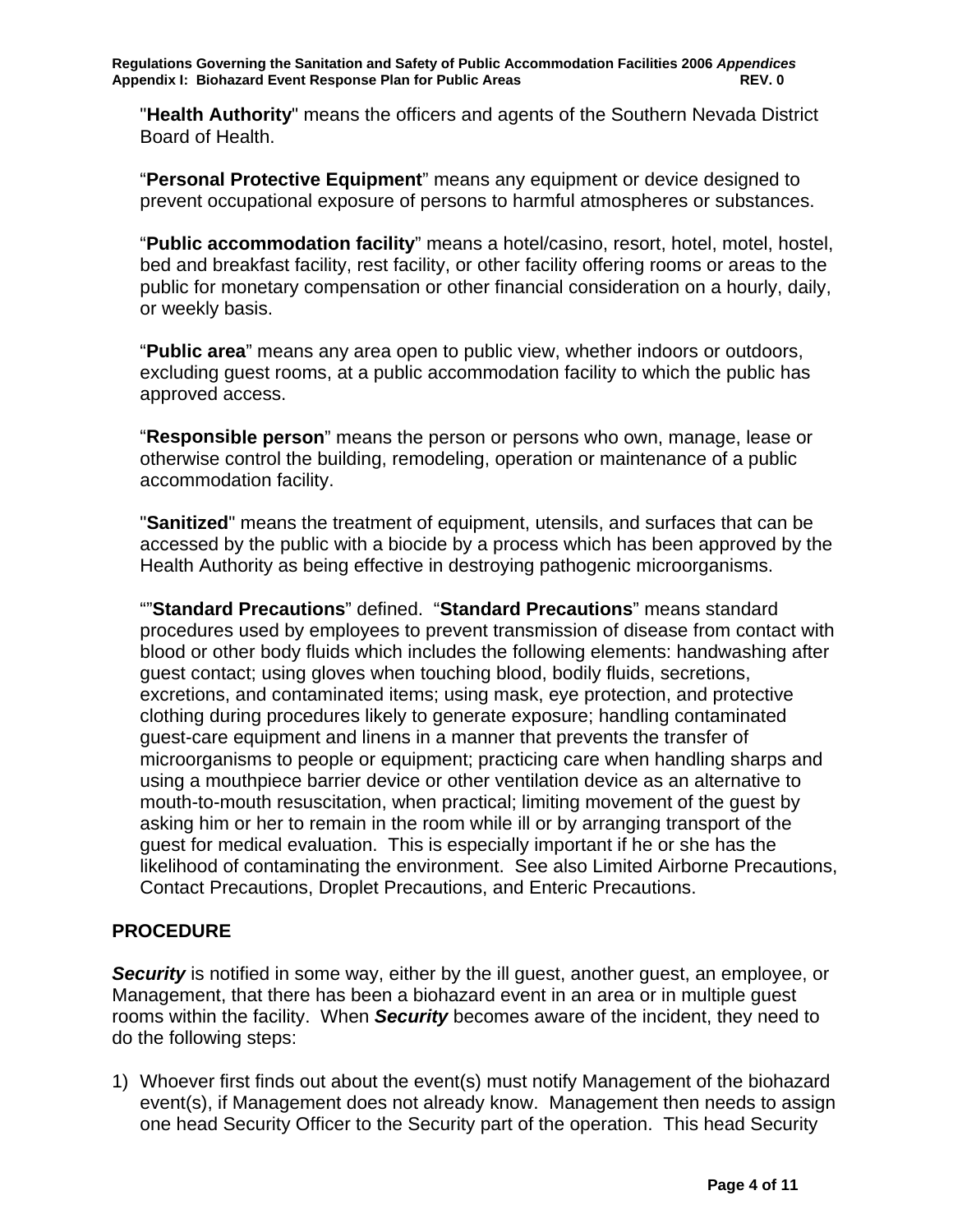Officer will be the central point of contact and be responsible for sending other Security Officers to other areas or rooms, as needed

- 2) The head of Security must go to the main area or guest room where the biohazard event happened. If more than one area or guest room is involved, the head of Security should immediately dispatch as many Security Officers as are needed to rope off or otherwise secure the many areas involved.
- 3) Security must secure the area or room to keep unnecessary people from coming and going into the area. In order to do this, Security Officers assigned by the head of Security to each area or room may need to call for reinforcements. They may need to post additional Security Officers and/or rope off all areas and rooms to a wall height of at least 7 feet. This means that there may be more than one Security Officer at EACH location involved. Management must ensure that enough Security Officers are readily available in case of an emergency of this type.
- 4) Each Security Officer in charge of each site involved must write down information needed for the *Biohazard Event Log* as follows:
	- a) Names of staff who responded.
	- b) The date of the event.
	- c) The time of the event.
	- d) The floor number, room number, and any other information showing where the event happened.
	- e) What happened during the event. Possible event types that must be reported are as follows:
		- i) Blood spills
		- ii) Emetic (vomiting) events
		- iii) Diarrheal illness events
		- iv) Deaths involving a bodily fluid release
		- v) Deliberate acts involving the release of biological aerosols, fluids, or solids
		- vi) Any suspected *Norovirus* outbreaks
		- vii) Any unusual respiratory illness.
	- f) The names(s) of the person or people reporting the event.
	- g) The name(s) of the person(s) involved in the event, including victims, if available.
	- h) A short description of what was done to handle the event.
	- i) The name of the person, his or her title, department, and phone number of the person contacted at the Health Authority.
	- j) The date and time that contact was made with the Health Authority.

The head of Security should be given right away enough information so that he or she can call the Health Authority and give the Health Authority a good idea of what is going on.

At the end of all clean up operations at all areas and rooms involved in the release, all of the Security Officers will give their written notes and documentation to the head of Security. The head of Security will then enter all of the information, as part of the permanent record, for each area or room into the *Biohazard Event Log.*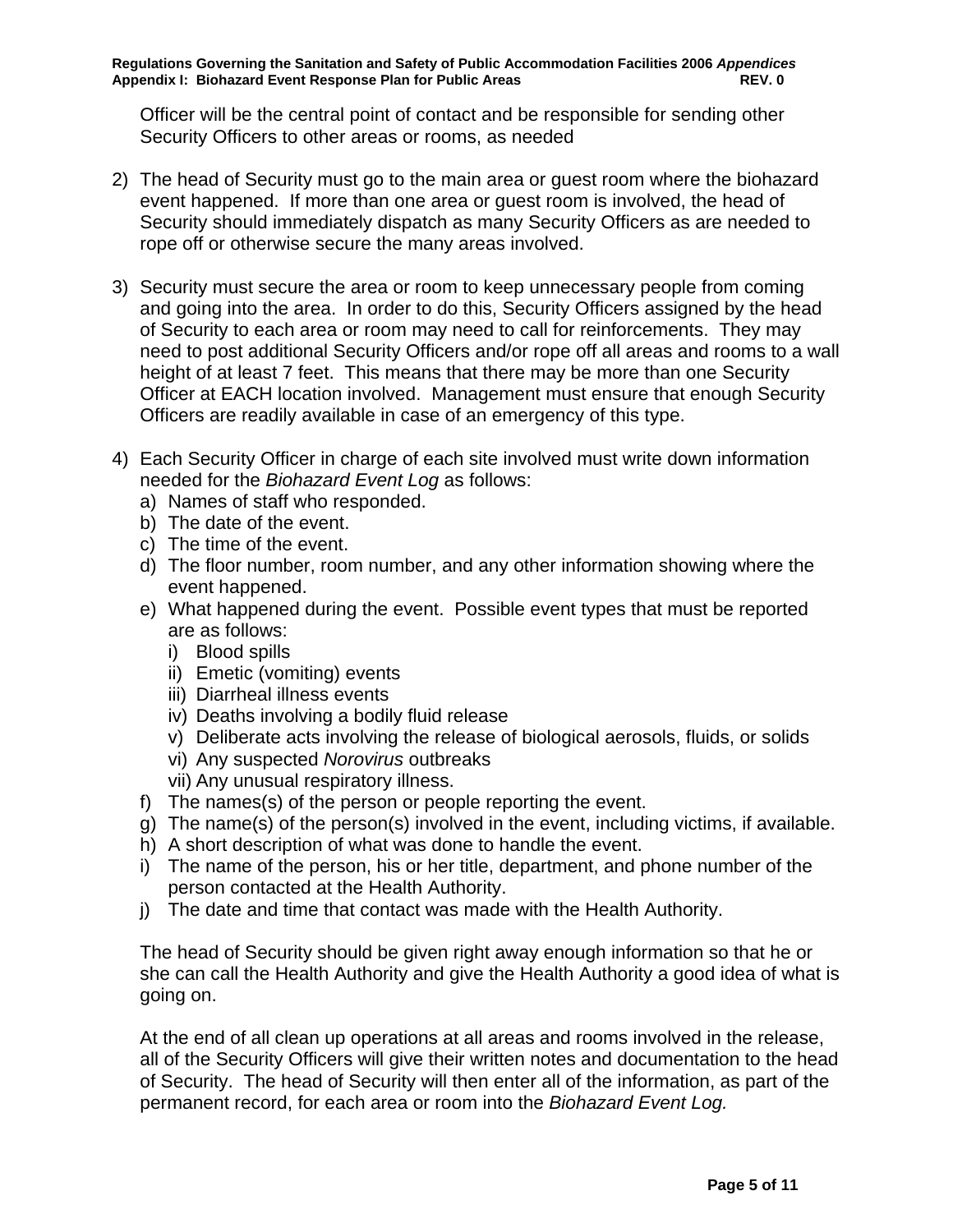**Regulations Governing the Sanitation and Safety of Public Accommodation Facilities 2006** *Appendices* **Appendix I: Biohazard Event Response Plan for Public Areas REV. 0** REV. 0

- 5) The head of Security should make contact with any other agencies including medical emergency response, the police, and the Health Authority, if told to do so by Management.
- 6) Call 911 to contact an emergency medical response agency if there are seriously ill or injured people that need emergency care or transportation to a hospital. If deaths are involved, use 911 to call the police right away.
- 7) If indicated by Management, once first aid is rendered and other emergency response and police agencies are on their way, call the Health Authority using the 24-hour number, (702) 759-1000. Gather the information that was written down as shown above for the *Biohazard Event Log* and use that information to let the Health Authority know what is going on.
- 8) Risk Management or Management must contact the environmental health clean-up company that they have chosen to request their services immediately at the public accommodation facility.
- 9) Security should let Housekeeping and/or Custodial Services know that they need to respond to assist in a clean up in a public area or guest room. Make sure that the head of Housekeeping or Custodial Services knows approximately how many people and areas are involved in the clean up so that they can send an adequate number of staff members to help.
	- a) Use telephones, two-way radios or Public Address systems to call for the staff who need to work in the room or area.
	- b) Give them as much information as you can about:
		- i) What is going on in the area or guest rooms.
		- ii) How much of the area is soiled or contaminated and needs to be cleaned up. Give an approximate square footage if you can estimate it.
		- iii) How much biohazardous substance (such as vomit, feces, powder, blood, etc.) needs to be cleaned up.
- 10) Once everyone has been called, keep the areas and guest rooms secure from people wandering in and out while waiting for the arrival of more security or clean up staff.

It is especially important to keep people from even being in the area at all if the illness is suspected to be passed from person to person either through the air or by droplets. It has been recently noted that Norovirus, a very common virus that causes severe vomiting and diarrhea, can be passed by people who vomit in public areas. When the droplets of vomit enter the air, they can be inhaled, then swallowed by other people. Then the exposed people can also come down with the virus.

**Housekeeping and/or Custodial Services** is notified by Management or Security that they are needed to help clean up a guest room biohazard event. Once they know they need to respond for a clean up, Housekeeping and/or Custodial Services must do the following steps: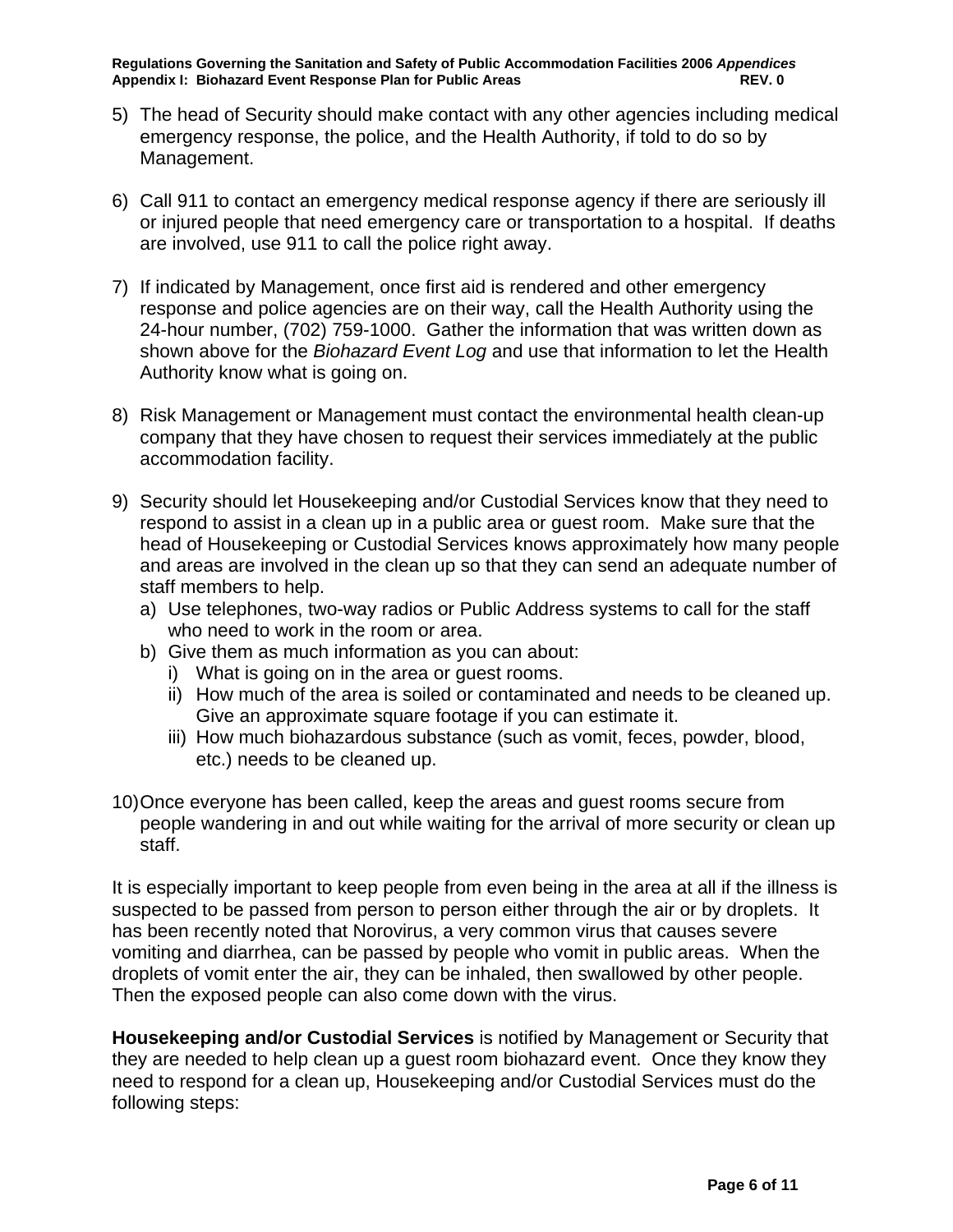**Regulations Governing the Sanitation and Safety of Public Accommodation Facilities 2006** *Appendices* Appendix I: Biohazard Event Response Plan for Public Areas **REV. 0** REV. 0

- 1) Gather all necessary supplies, tools, and PPE to clean up the guest room or area. Based on the information that they are given by Security or Management, they can decide which items are needed. Many times, the professional environmental health clean-up company will bring their own supplies for large-scale clean ups. Items that may be needed include those found in the **Biohazard Event Clean-up Kit (see page 11)**:
	- a) Personal Protective Equipment:
		- i) Disposable protective clothing, such as tyvek suits
		- ii) Rubber, vinyl, or latex disposable gloves
		- iii) N-95 or above mask or respirator
		- iv) Masking tape
		- v) Safety goggles or glasses
	- b) Cleaning and sanitizing agents such as:
		- i) Liquid detergent or any other cleaning agent deemed appropriate.
		- ii) 10% household bleach solution, accelerated hydrogen peroxide, and/or any other disinfectant agent deemed appropriate.
	- c) Equipment and other supplies such as:
		- i) Towels
		- ii) Sprayers
		- iii) Room fumigators
		- iv) Steam cleaners
		- v) Mops
		- vi) Mop buckets
		- vii) Plastic bags for trash and items that can be laundered.
		- viii)Biohazardous waste bags.
- 2) Once all the PPE and supplies are gathered, the housekeeping or custodial staff must go to the area or room where they have been assigned to help.
- 3) All staff and contractors must check in with Security. They will make sure that all proper PPE has been brought and put on correctly. Staff MUST NOT enter the room if it has been less than 15 minutes since the guest has vomited, had diarrhea, bled out, or otherwise released a bodily fluid or other biohazardous substance. This will give some time for any airborne droplets to settle to the floor.
- 4) Staff should follow all of the directions of Security, Risk Management, Management and the contractor during the clean-up process. It is the professional environmental health clean-up company's responsibility to outline a plan that, at a minimum, has the following steps:
	- a) Begin cleaning from the outer rim of the secured area in toward the location of the greatest amount of the biohazardous substance using the following methods:
		- i) Steam clean the carpet.
		- ii) Mop any hard floors.
		- iii) Wipe down hard fixtures with the 10% bleach solution, accelerated hydrogen peroxide or spray with another approved disinfectant.
	- b) When the place of the biggest amount of the biohazardous substance is reached: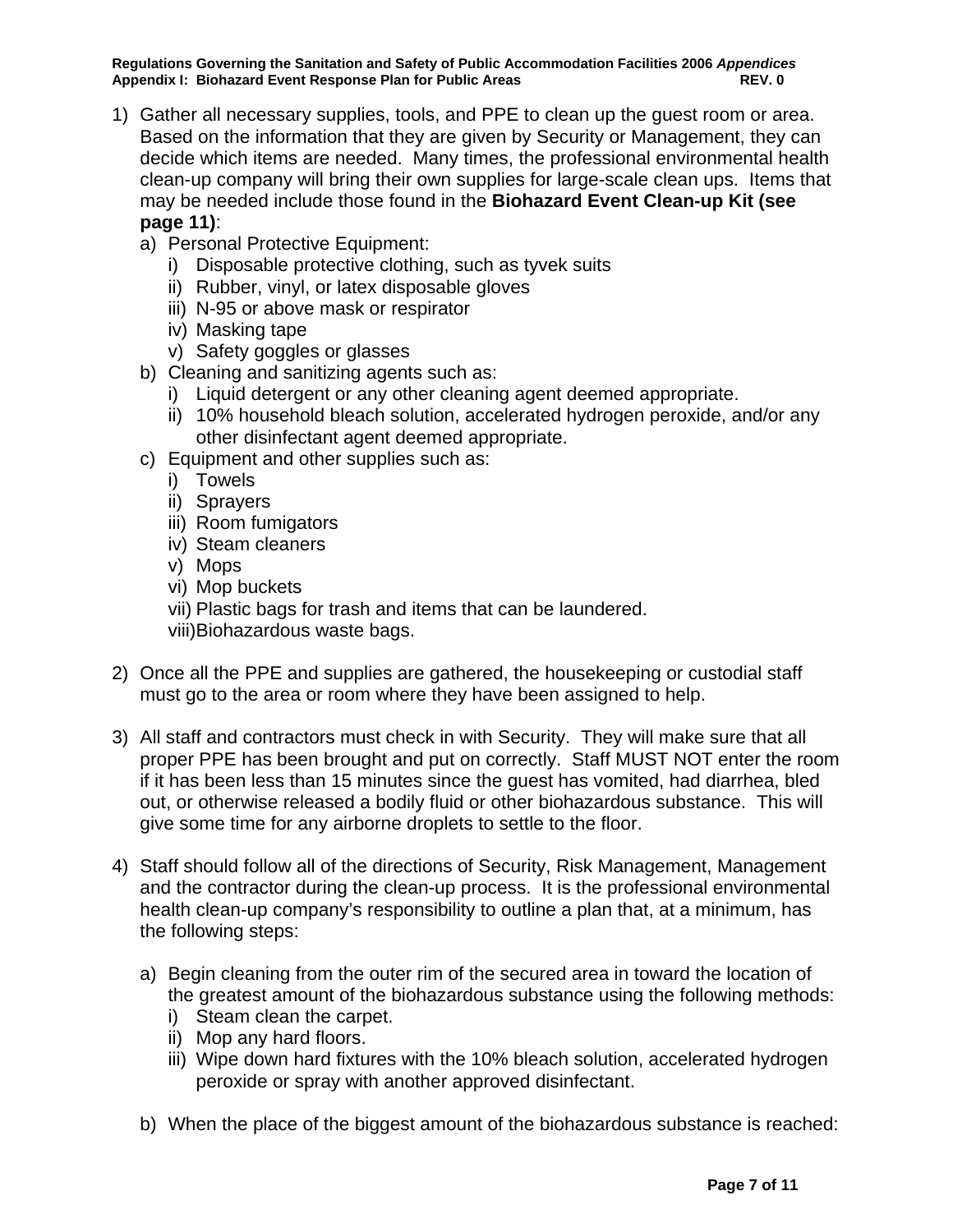- i) Soak a towel in the 10% bleach solution, accelerated hydrogen peroxide (or other appropriate disinfectant used by the contractor).
- ii) Place the towel over the pile or area.
- iii) Allow the solution to soak into the pile or area for 15 minutes.
- iv) Depending on the amount of substance present, scoop up, wipe up, or remove as much of the substance as possible with the bleach towel. Place the substance and the towel in a plastic bag.
- v) Spray down more disinfectant on the spot and keep removing the substance with towels, including paper towels, until no more visible amount is left.
- c) Once all of the visible substance is gone, then spray with solution again. Leave it to soak for 15 more minutes.
	- i) If it is on the floor and the floor is a hard environmental surface, allow the area to air dry.
	- ii) If it is on carpet, steam clean the area.
	- iii) If it is on another hard environmental surface such as a toilet or bathtub, allow the solution to air dry.
	- iv) If the dirty item is bed linens or another item that can be laundered in hot water and appropriate product recommended for linens, then bag it up separately from the trash so that it can be taken to the laundry and specially washed, sanitized, and dried.
	- v) If it is on a soft, absorbent environmental surface that cannot be laundered in a washing machine, such as a bed or couch, that does not have a waterproof cover, then the item has to be thrown away. Before throwing it away, apply solution to the dirty spot and mark or slash it so that no one will try to reuse it.
- d) Once all of the substance and any items that it touched are either dsinfected or bagged up for removal, place all of the trash in a second bag and tie off. Place a second bag around any laundry and tie off.
- e) Place any equipment used to clean up and the bags in a spot and spray them all with solution.
- f) Allow the solution to dry for 15 minutes before touching the items again.
- g) Spray your gloved hands and the outside of your protective clothing with solution and allow the disinfectant to air dry before removing the PPE.
- h) Put the PPE that is disposable in a separate trash bag from the one that was used for the substance.
- i) Thoroughly wash your hands before returning to other work.

All of the bagged trash and laundry must now be moved to the dumpster or the laundry room. The bags should be handled carefully with gloved hands during transport. Any items used to transport the bags should be sprayed with disinfectant after moving the bags around. Anybody handling the bags should wash their hands thoroughly after they do. Sometimes, the environmental health clean-up company is responsible for removal of all wastes. If they are, follow their instructions on packaging and handling the waste.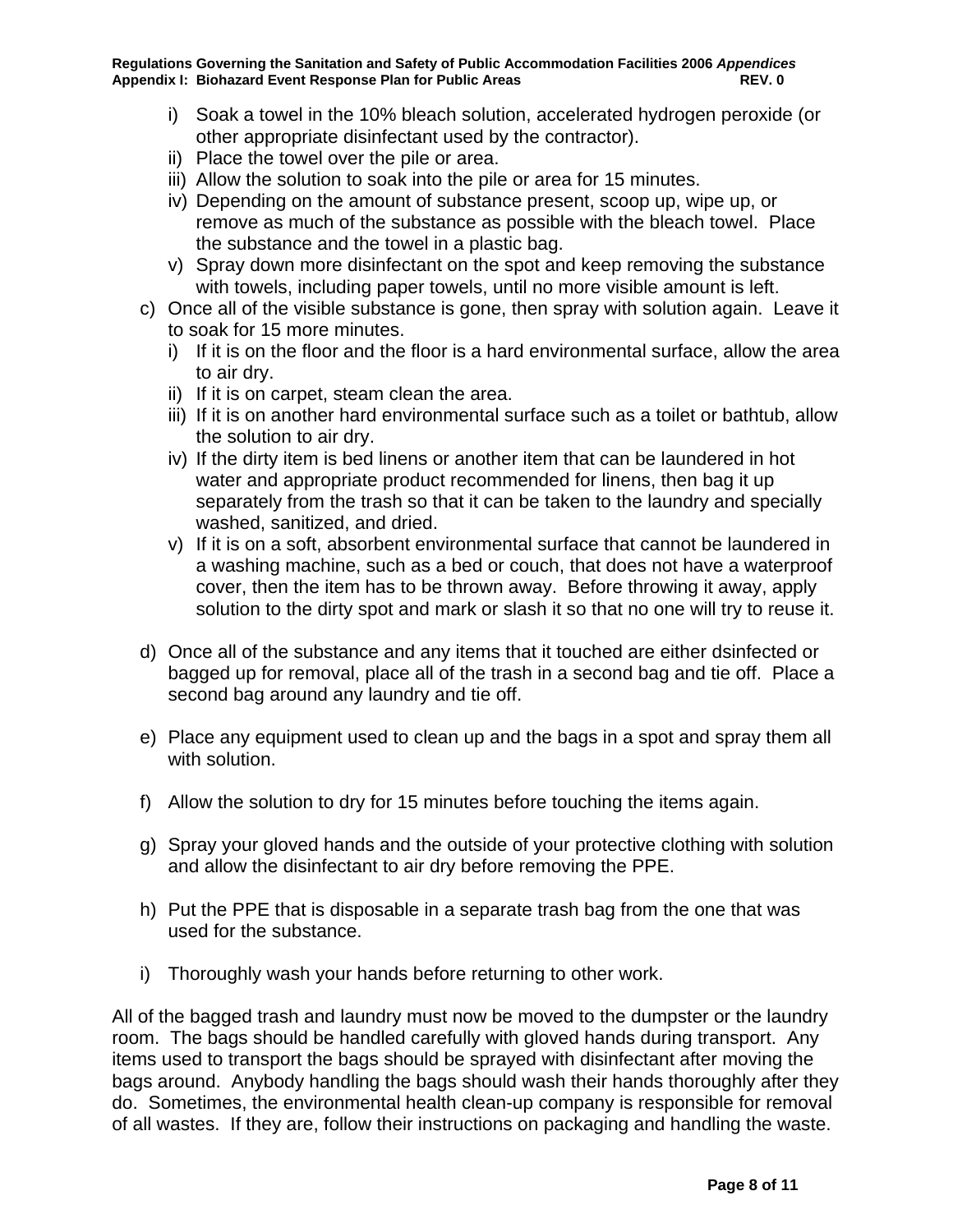#### **LAUNDRY**

If any laundry has to be unbagged for laundering, the person doing the laundry should be protected with the same kind of PPE as used during the clean up.

When placing the laundry into the washing machine:

- 1) Tear open the bag on one end.
- 2) Dump the laundry into the washing machine WITHOUT touching the laundry with your hands.
- 3) Roll up the bag by touching only the outside of the bag.
- 4) Place the bag in the trash.
- 5) Double bag the trash, then spray the bag and gloved hands with sanitizer.
- 6) Throw out the trash bag immediately into the dumpster.

Anyone moving large pieces of furniture to the dumpster should also wear appropriate PPE to protect themselves and wash their hands thoroughly after moving the items.

Sometimes, if the level of contamination is very high or the germ involved is very contagious, the room may need to be fumigated. This should only be done by a person certified in the state of Nevada as a Certified Applicator of restricted-use pesticides. Many times, the environmental health clean-up contractor is also a Certified Applicator in the state of Nevada.

Once the area or room is cleaned up and all items that were used in the clean up or that have to be thrown away or laundered have been removed, then Security can remove their hold on the room or area. Security should wait for an official release from the environmental health clean-up company before allowing anybody into the area who does not have to be there.

Security can then notify Risk Management and Management of the details of what happened in the area or room. They can also finish documenting what needs to be written down in the *Biohazard Event Log*.

Risk Management or Management can finish up any further contact or notification that has to happen with the Health Authority or Police. This may require providing a lot of information to Health Authority regarding people who were sick, were exposed to the area of the biohazard event, or who had contact with the ill or injured person. Risk Management and Management must cooperate fully with the police and/or Health Authority. They can be of great help in identifying the cause, source, the best preventive actions for the future, and the best remediation plan. If the situation is very serious, the Health Authority may need to dictate procedures to control a disease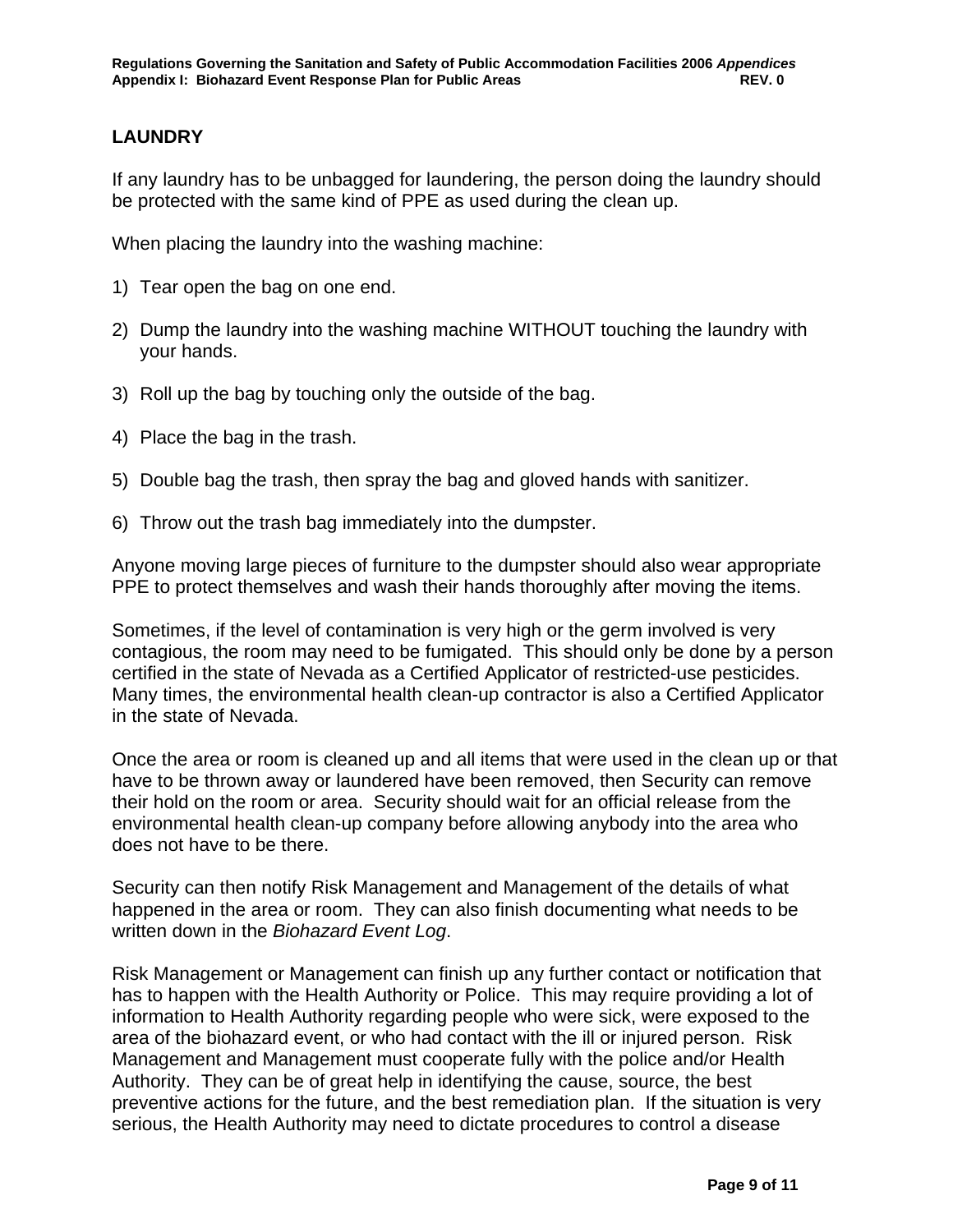outbreak, including procedures for exclusion, isolation and quarantine of workers and guest.

After each event where the Plan is used, the Risk Management group should evaluate whether or not the procedure worked as it was intended to do and make any changes that are needed. Management must agree with any changes that Risk Management makes to the Plan. The Health Authority can also assist in making improvements to the Plan.